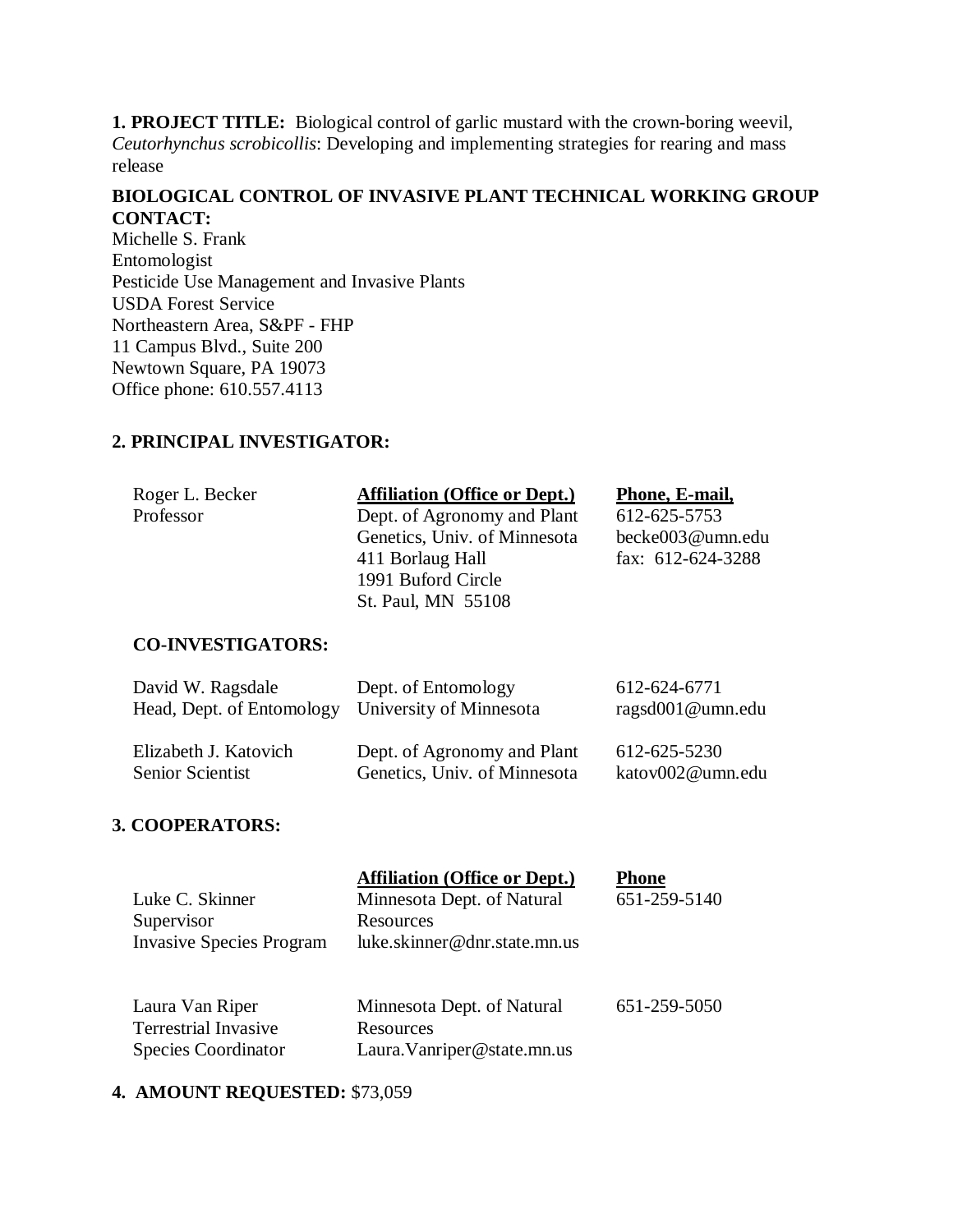# **5. PROJECT GOALS AND SUPPORTING OBJECTIVES:**

The goal of this project is to control and manage the invasive weed, garlic mustard *(Alliaria petiolata*) through implementation of a biological control program with the crown-boring weevil. *C. scrobicollis.*

**Objective 1:** Develop methods for field mass-rearing and release of *C. scrobicollis*.

**Objective 2:** Develop protocols for land managers to self-rear *C. scrobicollis* from starter populations, collect, and then field-release the insects.

**Objective 3:** Develop a field use manual to describe how to propagate garlic mustard and rear *C. scrobicollis* for field release.

**6. PROJECT JUSTIFICATION/URGENCY:** Garlic mustard is an entrenched, invasive plant and is native to Europe. It poses a threat to native herbaceous and woody plants in the forest understory (Blossey et al. 2001, Cavers et al. 1979). Garlic mustard has spread to 37 states, has the potential for a wider distribution (Welk et al. 2002) and was rated as the top invasive plant species in 20 Northeastern area states in a recent Forest Service survey.

Due to abundant seed production, garlic mustard is able to rapidly colonize mesic forests to produce dense stands (Meekins and McCarthy 2002) and is more competitive than other woody understory species (Meekins and McCarthy 1999). Garlic mustard produces phytotoxins (Vaughn and Berhow 1999) that are exuded from root tissue and can directly inhibit growth of native hardwoods such as red maple, sugar maple and white ash, or disrupt the mutual associations between native tree seedlings and mycorrhizal fungi that are critical for tree growth and survival (Roberts and Anderson 2001, Stinson et al. 2006, Wolfe et al. 2008).

Use of biocontrol agents to control garlic mustard would provide long-term control and management of this invasive biennial weed. Extensive host specificity testing on a potential biocontrol agent, the stem and crown-boring weevil, *C. scrobicollis,* has been completed at CABI Bioscience in Switzerland and at the University of Minnesota (Gerber et al. 2009). Results of these tests indicate that *C. scrobicollis* is a highly specific herbivore.

At the University of Minnesota, our Level 2 High Security Containment Facility is currently the only location in the country where work on *C. scrobicollis* is being conducted. At our facility, we have been rearing and conducting host specificity testing with *C. scrobicollis* for the past five years. After completion of a series of vigorous host range tests, we have applied to the Technical Advisory Group (TAG) for Biocontrol of Weeds for approval for field release of *C. scrobicollis* and are now testing some additional native mustards at reviewers' request.

In Europe, *C scrobicollis* adult oviposition begins in the fall and continues until spring. Larvae develop in the roots and crowns of garlic mustard throughout the winter. Attacked garlic mustard crowns typically have multiple larval instars present. Larvae pupate in the soil and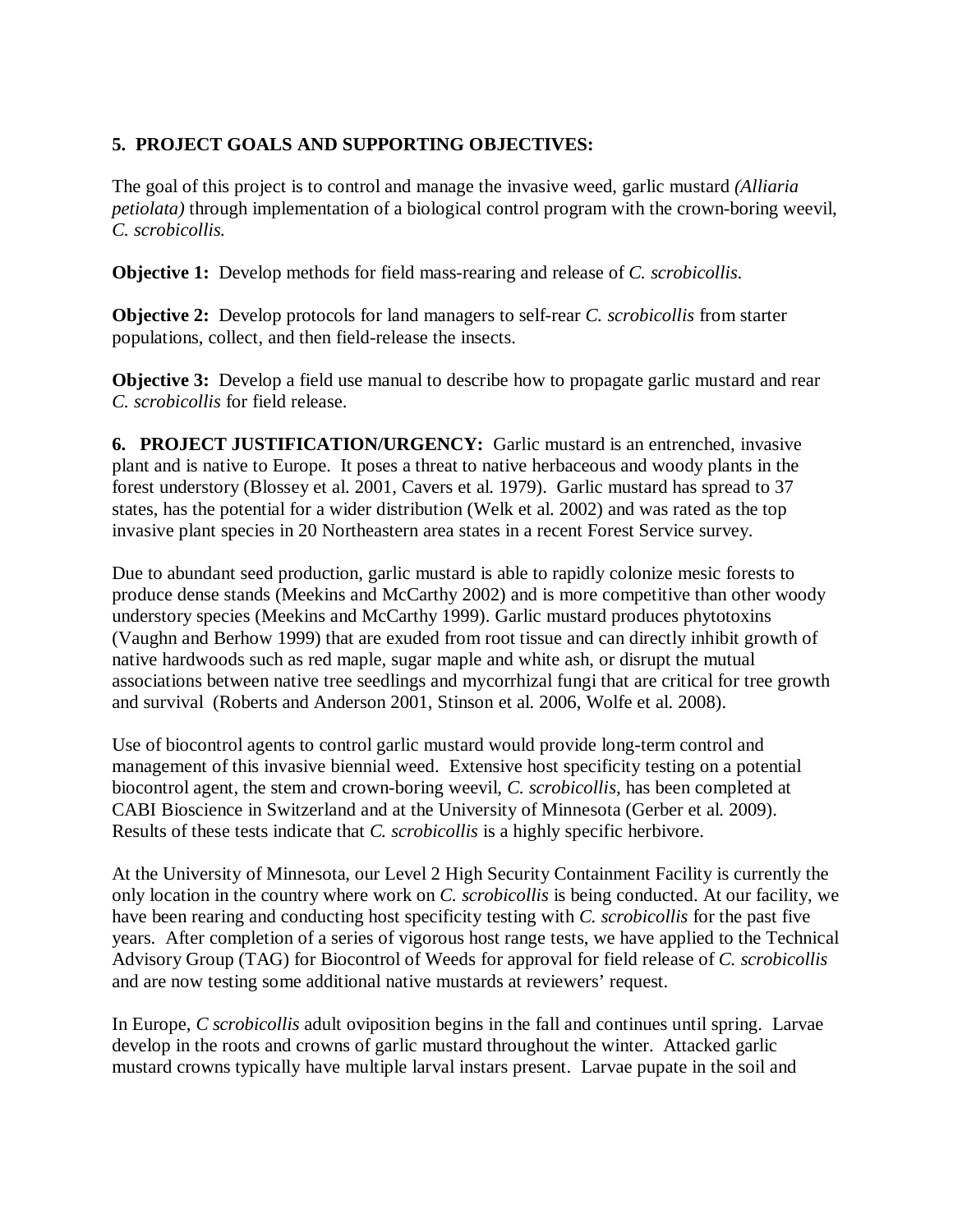adults emerge over an extended period in the late spring (Gerber et al. 2001). We anticipate similar behavior in North America.

When disturbed, adult *C. scrobicollis* drop to the soil and are found in the leaf litter near the base of the garlic mustard crown. For this reason, collecting adults can be labor intensive. Rearing adults on potted caged plants may be an effective method to contain and collect the weevils from soil litter. Therefore, we will compare rearing *C. scrobicollis* using caged potted plants verses large field cages. Results of our rearing studies will be incorporated into protocols for natural resource managers to self-rear and release *C. scrobicollis*.

Development of a field use manual, similar to "*Biology and Biological Control of Mile-a-Minute Weed"* (Hough-Goldstein et al. 2008) would be a useful document for natural resource managers who were interested in implementing garlic mustard biocontrol. The manual would contain information on the biology of garlic mustard, seed germination and garlic mustard propagation, *C. scrobicollis* rearing, release and post-release monitoring protocols.

Once we receive TAG approval, we will use this funding to implement the garlic mustard biocontrol program. Our interdisciplinary team of entomologists, weed scientists and plant ecologists have over twenty years of experience in weed biological control development and implementation. This, in combination with fact that we are the only group in the country to currently rear *C. scrobicollis* in quarantine, renders us uniquely qualified to implement this project. There is an urgency to get this project completed since we anticipate TAG approval for field releases within the next 12 months.

## **7. APPROACH:**

**Objective 1.** Our goal is to develop field mass-rearing and release methods for *C. scrobicollis.* Adults emerge over an extended period in the spring. In addition, collecting adult weevils can be very labor intensive because they hide in the soil litter at the base of garlic mustard crowns. For this reason, we will compare the following rearing and release methods:

Rearing methods: Compare:

- a. Rearing adults on individual caged potted plants.
- b. Rearing adults directly in field cages with garlic mustard rosettes.

Release methods: Compare:

- a. Collecting weevils from soil litter and releasing a known quantity into field cages.
- b. Collecting soil litter containing weevils and sprinkling known quantity of litter over garlic mustard plants in field cages.
- c. Rearing adults on potted plants, then placing pots directly into field.

All treatments will be replicated. Percentage of attacked garlic mustard plants will be determined in each field cage. Attack rates will be determined by leaf feeding damage and on dissection of a representative number of garlic mustard crowns in caged field sites. ANOVA and mean separation techniques will be used to determine effectiveness of rearing and release methods. This experiment will be conducted a minimum of two years. Results will be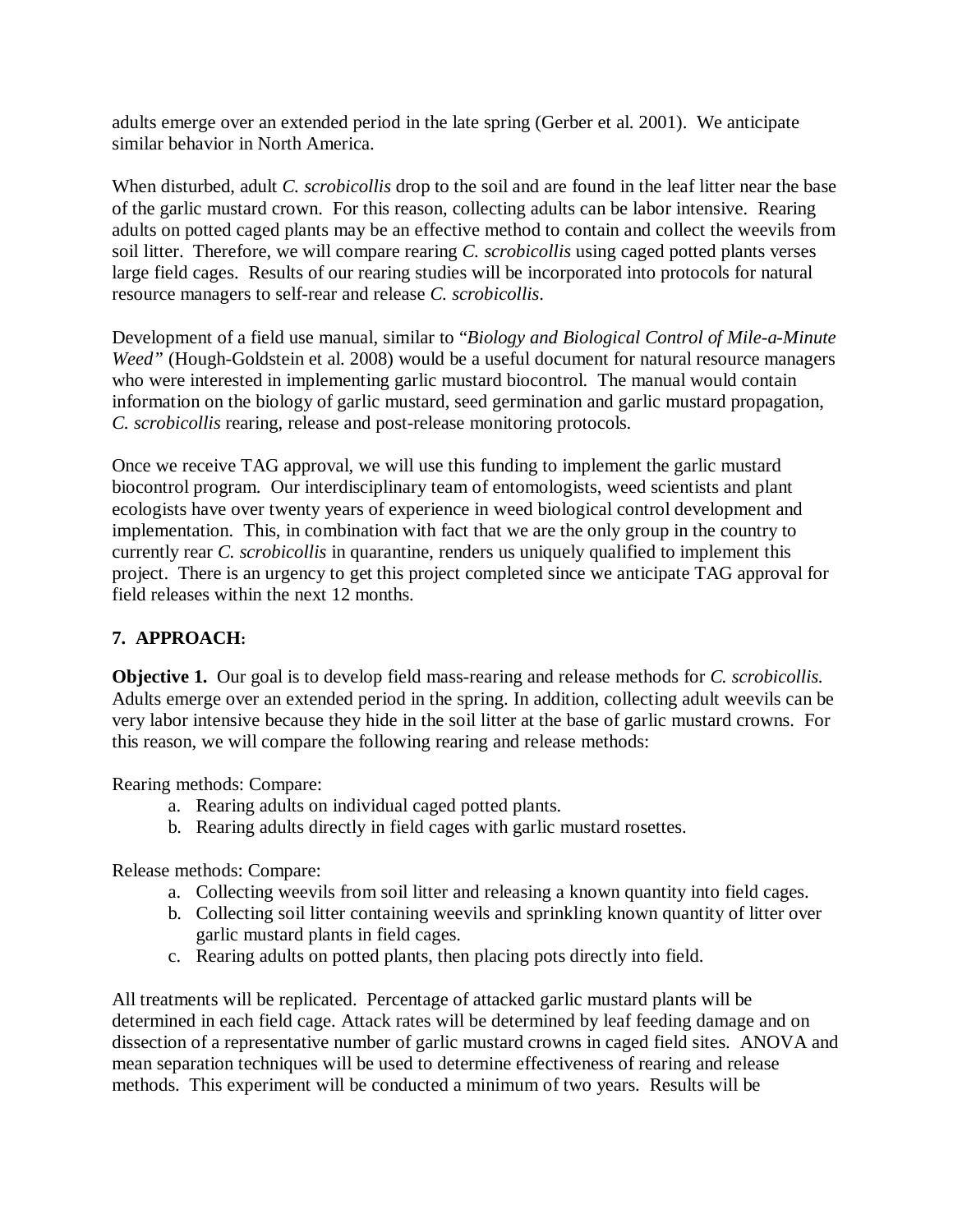incorporated into our garlic mustard biocontrol field manual, presented at professional meetings and published in a peer-reviewed journal, such as *Biological Control*

**Objective 2:** Develop protocols for land managers to self-rear *C. scrobicollis* from starter populations, collect, and then field-release the insects. Based on our results from Objective 1, we will develop protocols for land managers to self rear *C. scrobicollis* from starter populations, collect, and then field-release the insects. To reach this objective, we will determine:

- a. Optimum number of weevils for starter population
- b. Optimum time of release, spring vs. fall
- c. Optimal weevil collection and release methods

**Objective 3.** Develop a garlic mustard biocontrol field-use manual to distribute to natural resource managers. The manual will include protocols for propagating garlic mustard, rearing, releasing and post-release monitoring protocols. This manual will target natural resource managers throughout the United States and Canada who want to manage garlic mustard using biological control. The product will be transferred through publication of the manual or will be placed on an appropriate website. Objective will be completed after obtaining results from Objectives 1 and 2.

## **8. EXPECTED PRODUCTS AND OUTCOMES:**

### **Objective 1:**

 **Standard of Success:** Develop mass rearing and release protocols for *C. scrobicollis.* **Implementation of Products/methods:** Implement *C. scrobicollis* rearing and release protocols by natural resource managers.

**Expected Outcomes:** Develop successful *C. scrobicollis* rearing and release protocols to implement the garlic mustard biocontrol program.

### **Objective 2:**

**Standard of Success:** Develop protocols for natural resource managers to self-rear and release *C. scrobicollis.*

**Implementation of Products/methods:** Implement *C. scrobicollis* rearing and release protocols by natural resource managers.

**Expected Outcomes:** Rearing and release of *C. scrobicollis* by natural resource managers.

**Objective 3:** 

**Standard of Success:** Develop a garlic mustard biocontrol field-use manual containing garlic mustard propagation and *C. scrobicollis* rearing and release protocols.

**Implementation of Products/methods:** Use of field manual by natural resource managers to rear and release garlic mustard biocontrol insects

**Expected Outcomes:** *C. scrobicollis* rearing and release by natural resource land managers.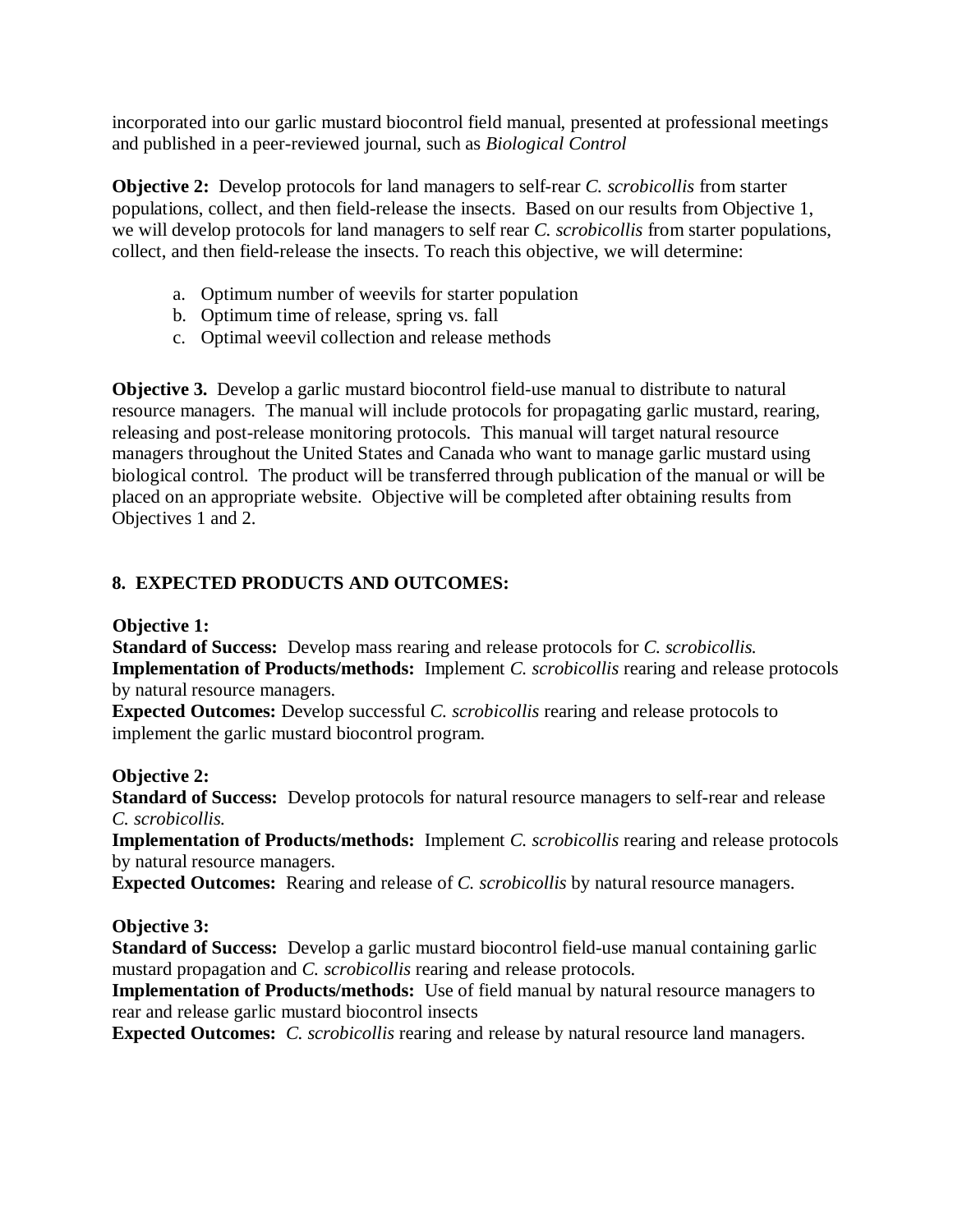#### **Vita for Roger Becker**

| <b>Title:</b>   | <b>Extension Agronomist - Weed Scientist</b>                       |  |  |
|-----------------|--------------------------------------------------------------------|--|--|
| Department:     | <b>Agronomy and Plant Genetics</b>                                 |  |  |
| <b>Address:</b> | University of Minnesota                                            |  |  |
|                 | 411 Borlaug Hall                                                   |  |  |
|                 | 1991 Buford Circle                                                 |  |  |
|                 | St. Paul, MN 55108                                                 |  |  |
|                 | <b>Telephone:</b> $(612) 625-5753$ <b>E</b> mail: becke003@umn.edu |  |  |
|                 | <b>Appointment:</b> Extension 75% / Research 25%                   |  |  |

**Specific Areas of Responsibility:** Weed management strategies in annual and perennial systems in disturbed and undisturbed habitats. Current projects include management of purple loosestrife in wetlands; garlic mustard and buckthorn in woodlands; and Canada thistle in native prairies, pastures and right-of-ways. Also prairie establishment, weed management in forages and in processing vegetables, and the environmental impacts of herbicide and non-herbicide weed management systems.

#### **Education:**

| Degree | Major                    | College/University           | Years       |
|--------|--------------------------|------------------------------|-------------|
| B.S.   | Agronomy                 | <b>Iowa State University</b> | 1972 - 1976 |
| M.S.   | Botany-Plant Physiology  | <b>Iowa State University</b> | 1976 - 1978 |
| Ph.D.  | Agronomy-Crop Production | <b>Iowa State University</b> | 1978 - 1982 |
|        | and Physiology           |                              |             |

### **Professional Positions:**

| <b>Employer</b>              | <b>Dates</b>  | <b>Position</b>                           |
|------------------------------|---------------|-------------------------------------------|
| <b>Iowa State University</b> | 1978-1982     | <b>Extension Associate</b>                |
| <b>Monsanto Company</b>      | 1982-1985     | <b>Product Development Representative</b> |
| <b>Monsanto Company</b>      | 1985-1987     | <b>Product Development Associate</b>      |
| University of Minnesota      | 1987-1993     | <b>Assistant Professor</b>                |
| University of Minnesota      | 1993-1999     | <b>Associate Professor</b>                |
| University of Minnesota      | 1999- present | Professor                                 |

#### **Recent Referred Publications:**

- Katovich E.J.S., R.L. Becker, D.W. Ragsdale, and L.C. Skinner. 2008. Growth and Phenology of Three Lythraceae Species in Relation to Feeding by *Galerucella calmariensis* and *Galerucella pusilla*: Predicting Ecological Host Range from Laboratory Host Range Testing. Inv. Plant Sci Management. 1(2):207-215.
- Sheaffer C.C., Undersander, D.J., and R.L. Becker. 2007. Comparing Roundup Ready and Conventional Systems of Alfalfa Establishment. © 2007 Plant Management Network. Published 24 July 24, 2007. 7 p. <http://www.plantmanagementnetwork.org/sub/fg/research/2007/alfalfa/>
- Bollman, J.D., C.M. Boerboom, R.L. Becker, and V.A. Fritz. 2008. Efficacy and tolerance to HPPDinhibiting herbicides in sweet corn. Weed Technol. 22:666-674.
- Van Riper, L.C., R.L. Becker, L.C. Skinner. 2010. Population biology of garlic mustard (*Alliaria petiolata*) in Minnesota hardwood forests. Inv. Plt. Sci Mgt. 3:48-59.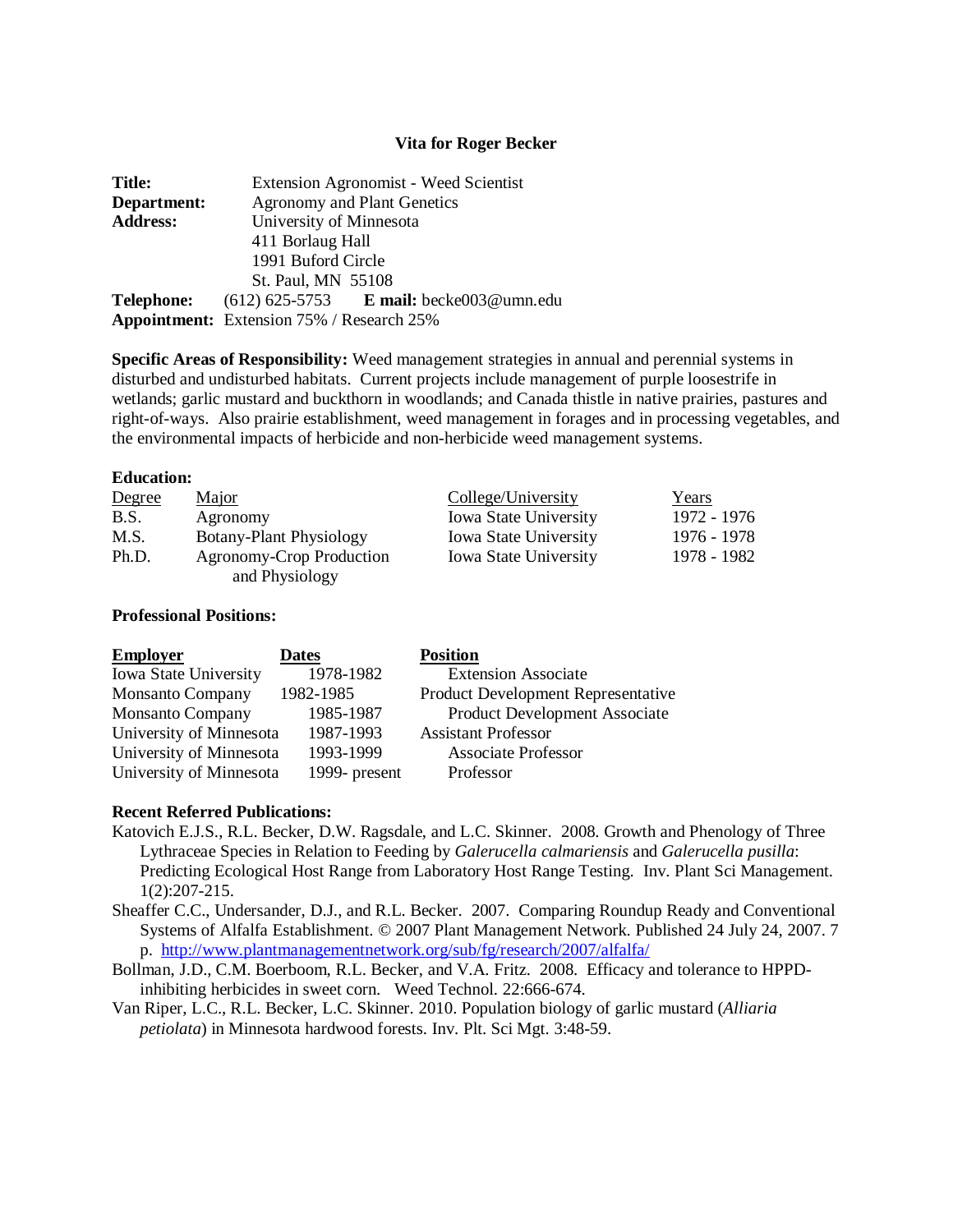### *Curriculum Vita* **DAVID W. RAGSDALE**

### **Address:**

Department of Entomology 416 Hodson Hall University of Minnesota St. Paul, MN 55108-6125

phone:(612) 624-6771 fax: (612) 625-5299 **E-mail: ragsd001@umn.edu**

#### **Education:**

Louisiana State University, Baton Rouge, Ph.D. (1980) Entomology Louisiana State University, Baton Rouge, M.S. (1977) Entomology Point Loma College, San Diego, B.A. (1974) Biology.

### **Employment:**

Head, Department of Entomology, 2009 - present Assistant to Full Professor, University of Minnesota, 1981 present

#### **Honors:**

- FAME Award, Faculty Award for Mentorship in Entomology, Entomology Graduate Student Organization, Frenata, 2009
- Entomological Foundation, IPM Team Award sponsored by Dow AgroSciences for work by the Soybean Aphid IPM Team, 2009
- USDA National Award of Excellence in Research, S-1039 Regional Project, 2009
- Carol Mortensen Invasive Species Management Award, Minnesota Invasive Species Council, 2008
- Certificate of Appreciation, Minnesota Soybean Research & Promotion Council, Research and Tech Transfer, 2002
- **Summary of Grant Activity - 1981-present:** \$13,912,004 includes 48 national competitive grants (federal); 19 State funded projects (agencies); 49 commodity check-off funds (potato and soybean); 13 Industry contract and grant-in-aid, and 14 U of MN competitive grants (RARF). L**ast 5 years Total:** \$4,645,687
- **Selected Publications**: 82 Total refereed publication, 66 journal articles + 16 contributed book chapters, 141 Other communications: 11 electronic publications, 24 popular, extension, or trade publications, 48 published abstracts or proceedings, and 58 misc. non-refereed publications
- Ragsdale, D. W., G. E. Heimpel, D.A. Landis, J. Brodeur, N. Desneux. 2011. Ecology and Management of the soybean aphid in North America. Annual Review of Entomology (in press)
- Yoder, M. V., L.C. Skinner, and D.W. Ragsdale. 2008. Common buckthorn, *Rhamnus cathartica* L.: Available feeding niches and the importance of controlling this invasive woody perennial in North America. Proc. International Biological Control of Weeds Symposium. pp. 232-237.
- Ragsdale, D. W., B. P. McCornack, R. C. Venette, B. D. Potter, I. V. MacRae, E. W. Hodgson, M. E. O'Neal, K. D. Johnson, R. J. O'Neil, C. D. Difonzo, T. E. Hunt, P. Glogoza, and E. M.
- Cullen. 2007. Economic threshold for soybean aphid (Homoptera: Aphididae). J. Econ. Entomol. 100(4): 1258-1267.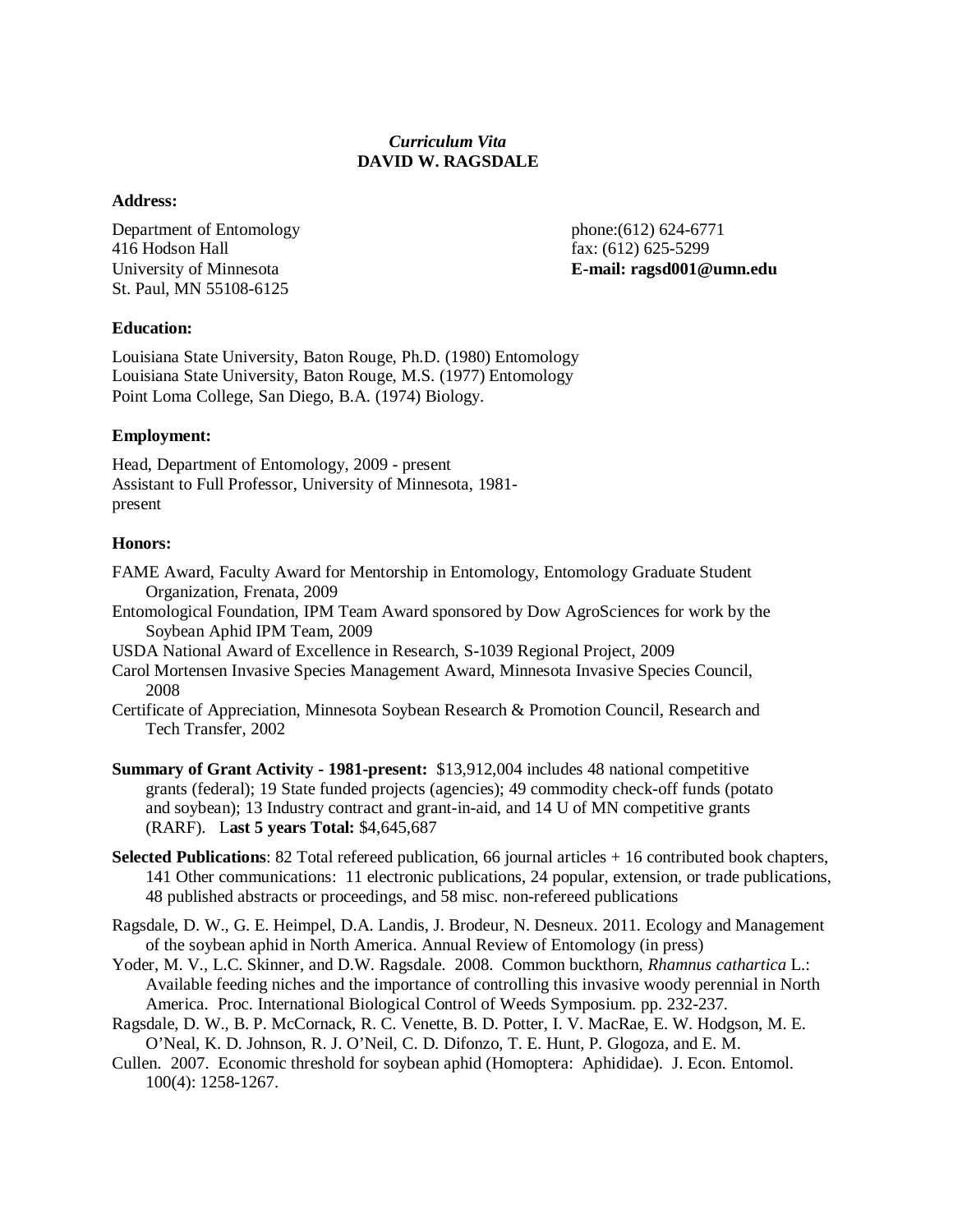### **Elizabeth J. Katovich**

Elizabeth J. Stamm Katovich Department of Agronomy and Plant Genetics University of Minnesota 1991 Buford Circle, St. Paul, MN 55108 Telephone: (612) 625-5230

### **Education:**

|                    | 1981         | Purdue University, West Lafayette, IN              |
|--------------------|--------------|----------------------------------------------------|
|                    |              | B.S. in Plant Protection                           |
|                    | 1984         | University of Arkansas, Fayetteville, AR           |
|                    |              | M.S. in Agronomy                                   |
|                    | 1988         | University of Minnesota, St. Paul, MN              |
|                    |              | Ph.D. in Agronomy/Weed Science                     |
| <b>Employment:</b> |              |                                                    |
|                    | 1998-present | Senior Scientist. Department of Agronomy and Plant |
|                    |              | Genetics, University of Minnesota.                 |

#### **Relevant Publications:**

- Strefeler, M. S., E. Darmo, R. L. Becker and E. J. Katovich. 1996a. Isozyme characterization of genetic diversity in Minnesota Populations of L. salicaria, *Lythrum salicaria* Lythraceae). Amer. J. of Bot. Amer. J. Bot. 83:265-273.
- Strefeler, M. S., E. Darmo, R. L. Becker and E. J. Katovich. 1996b. Isozyme variations in cultivars of L. salicaria (*Lythrum* sp.). Breeding and Germplasm Resources. Hort. Sci. 31:279-282.
- Katovich, E.J.S., R. L. Becker, C. C. Sheaffer, and J. L. Halgerson. 1998. Seasonal fluctuations of carbohydrate levels in roots and crowns of purple loosestrife (*Lythrum salicaria*). Weed Sci. 46:540-544.
- Katovich, E. J. S., A. J. Milles, D. W. Ragsdale and R. L Becker. 1999. Feeding and oviposition preference of *Galerucella* spp. in *Lythrum*. X International Symp. Biol Control of Weeds. p. 99.
- Katovich, E. J. S., R. L. Becker and D. W. Ragsdale. 1999. Effect of *Galerucella* spp. on survival of purple loosestrife (*Lythrum salicria*) roots and crowns. Weed Sci. 47:360-365.
- Katovich, E.J.S., D. W. Ragsdale, L. C. Skinner, and R. L. Becker. 2001. Effect of *Galerucella* spp. feeding on seed production in purple loosestrife. Weed Sci. 49:190-194.
- Katovich, E. J. S., R. L. Becker and J. L. Byron. 2003. Winter survival of late emerging purple loosestrife (*Lythrum salicaria*). Weed Sci. 51:563-568.
- Katovich, E.J. S., R. L. Becker, D. W. Ragsdale and L. C. Skinner. 2008. Growth and phenology of three Lythraceae species in relation to feeding by *Galerucella calmariensis* and *Galerucella pusilla*: predicting ecological host range from laboratory host range testing. Invasive Plant Sci. and Management. 1:207-215.
- Gerber, E., Cortat, C., Hinz, H.L., Blossey, B., Katovich, E., Skinner, L., 2009. Biology and host specificity of Ceutorhynchus scrobicollis (Curculionidae; Coleoptera), a root-crown mining weevil proposed as biological control agent against Alliaria petiolata in North America. Biocontrol Science and Technology, 19 (2), 117-138.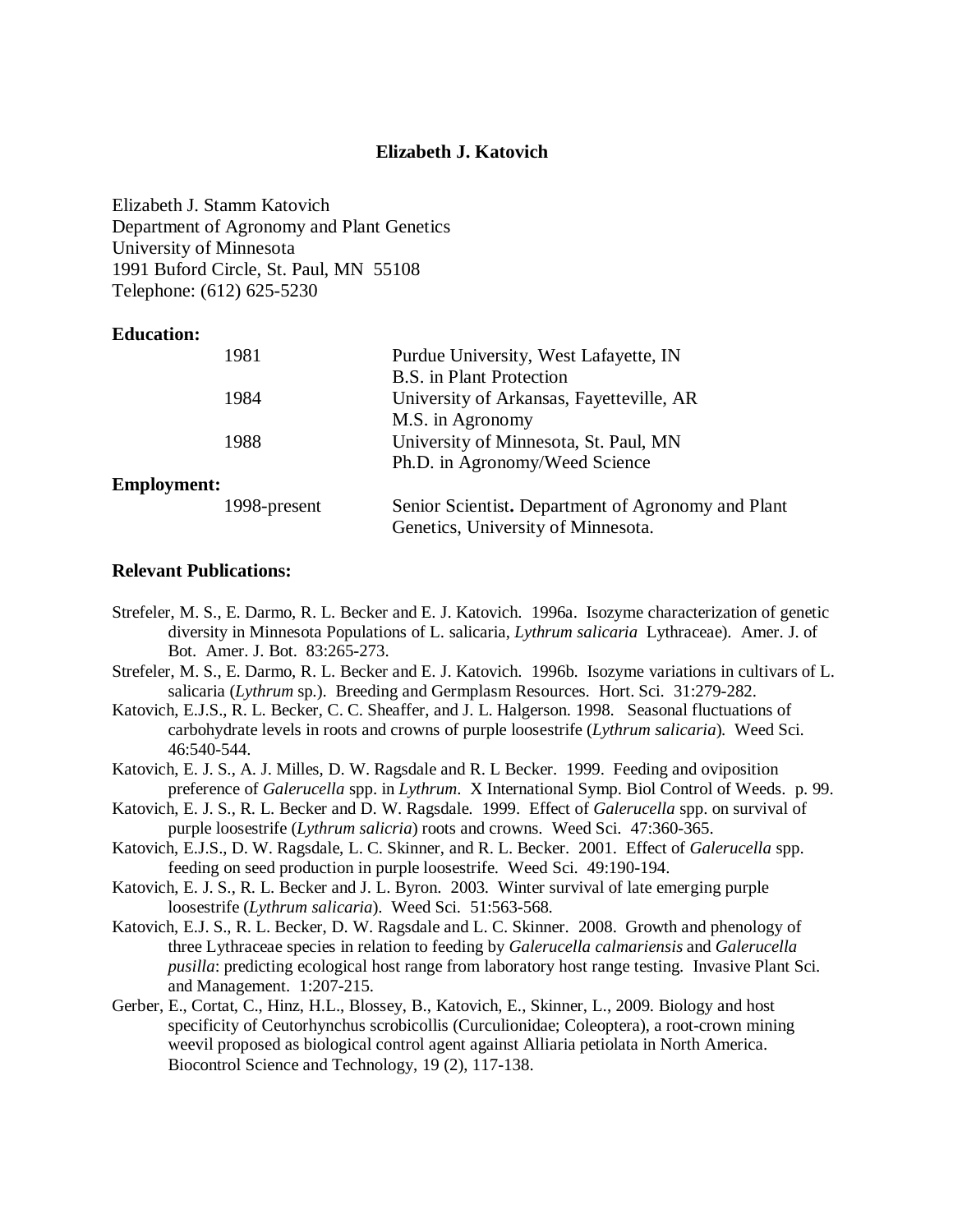### **BUDGET REQUEST:**

|                       | <b>Item</b>     | <b>Requested</b>                  | <b>Other-Source</b>     | <b>Source</b>             |
|-----------------------|-----------------|-----------------------------------|-------------------------|---------------------------|
|                       |                 | <b>Funding</b>                    | <b>Funding</b>          | <b>Cost Sharing</b>       |
| <b>FY 2011</b>        |                 |                                   |                         |                           |
| <b>Administration</b> | Salary          | \$23357.0                         | \$8307.0                | Salary for PI<br>$(8\%)$  |
|                       | Overhead        | 8201.0<br>\$                      | \$696.0                 | <b>Benefits for PI</b>    |
|                       | Travel          | $\overline{\mathcal{S}}$<br>500.0 |                         |                           |
| <b>Procurements</b>   | <b>Services</b> | \$<br>800.0                       |                         |                           |
|                       | Space rental    | $\overline{\mathbb{S}}$<br>1000.0 |                         |                           |
|                       | Supplies        | $\mathcal{S}$<br>800.0            |                         |                           |
| <b>Year Totals</b>    |                 | \$34658.0                         | \$9003.0                |                           |
| <b>FY 2012</b>        |                 |                                   |                         |                           |
| <b>Administration</b> | Salary          | \$23357.0                         | \$8307.0                | Salary for PI<br>$(10\%)$ |
|                       | Overhead        | 8201.0<br>\$                      | \$<br>696.0             | <b>Benefits for PI</b>    |
|                       | Travel          | \$<br>500.0                       |                         |                           |
| <b>Procurements</b>   | <b>Services</b> | $\overline{\mathbb{S}}$<br>800.0  |                         |                           |
|                       | Space rental    | \$<br>1000.0                      |                         |                           |
|                       | Supplies        | $\overline{\mathbb{S}}$<br>800.0  |                         |                           |
| <b>Year Totals</b>    |                 | \$34658.0                         | \$9003.0                |                           |
| <b>FY 2013</b>        |                 |                                   |                         |                           |
| <b>Administration</b> | Salary          | 2732.0<br>\$.                     | \$8307.0                | Salary for PI<br>$(10\%)$ |
|                       | Overhead        | 1011.0<br>\$                      | \$<br>696.0             | <b>Benefits for PI</b>    |
|                       | Travel          | $\theta$                          |                         |                           |
| <b>Procurements</b>   | Contracting     | $\theta$                          |                         |                           |
|                       | Equipment       | $\overline{0}$                    |                         |                           |
|                       | Supplies        | $\overline{0}$                    |                         |                           |
| <b>Year Totals</b>    |                 | \$<br>3743.0                      | $\mathcal{S}$<br>9003.0 |                           |
| <b>Total</b>          |                 | \$73059.0                         | \$27010.0               |                           |

**BUDGET REQUEST EXPLANATION:** Annual budgets includes salary costs for a 0.40 FTE scientist and one part-time summer student worker to design rearing and release methodologies to implement the biocontrol of garlic mustard. Fringe benefits are included in overhead costs (37% of \$21,857 and 7.57% of \$1,500) Year 1 and 2 and 37% of \$2,732 for Year 3. Travel requested will cover the costs for the PI's to travel to release sites, collect insects or attend a professional meeting. Supplies requested will cover supplies required to develop rearing and release methodologies. General operating services include weekend watering services. Short term rents and leases include renting field space on the University of Minnesota campus for field work. This grant will be administered as a Cooperative Agreement with the US Forest Service with a 75/25 matching requirement.

**Cost Share**: Matching funding is in the form of unrecoverable indirect costs at a rate of 25% in the form of salary and fringe benefit costs for Roger Becker, Principal Investigator, @ 8% effort. for a total of \$27,010.

(Please see attached letter).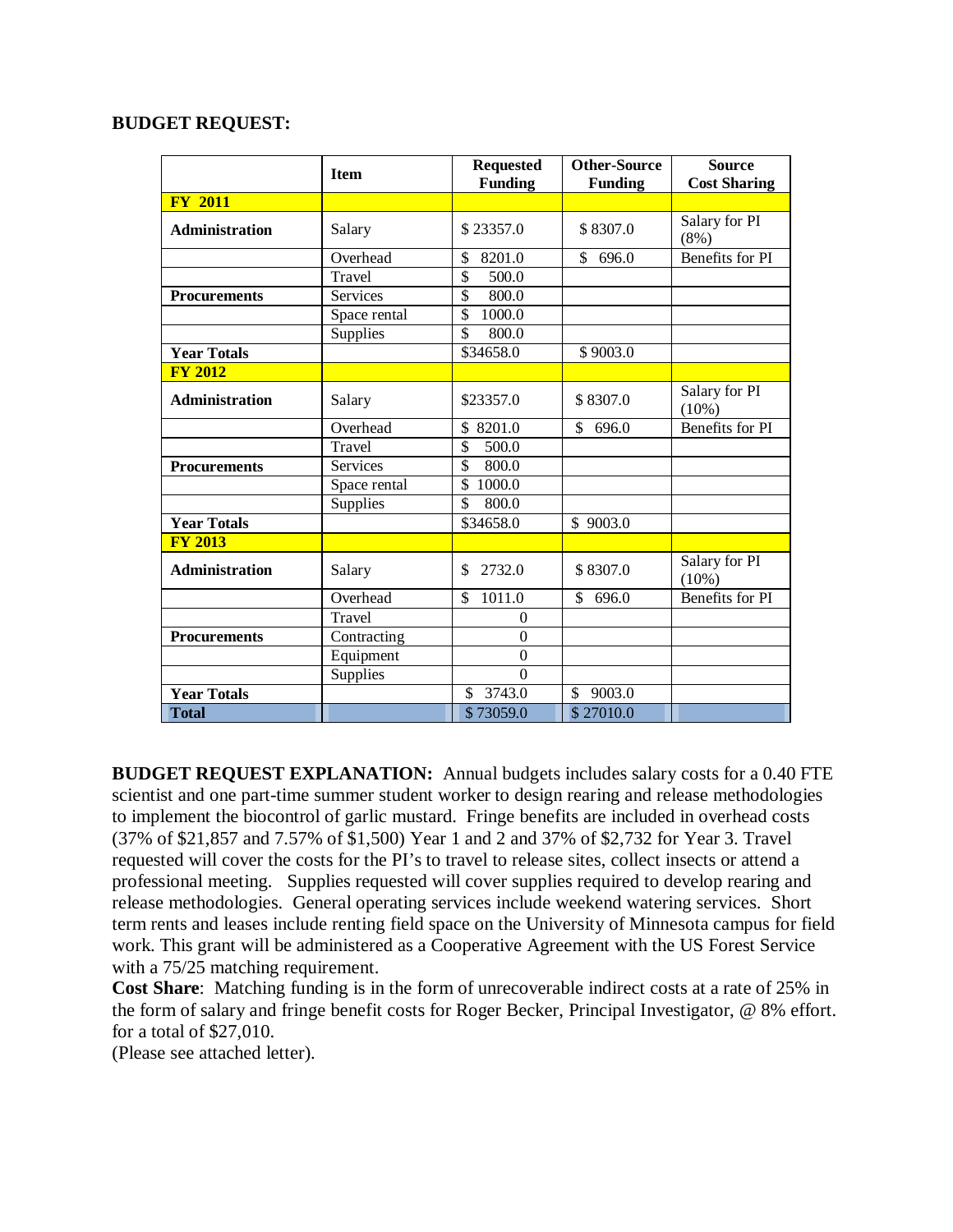# **Time Table:**

# **Year 1**

September 2011: Establish rearing experiments in field

Winter 2011-2012: Draft garlic mustard field biocontrol manual

May, 2012: Collect emerging weevils in potted plants and screen cages, collect data

Release weevils into field cages for release experiments

# **Year 2**

September 2012: Collect data on number of attacked plants in field cages.

Repeat rearing experiments

Winter 2012-2013: Continue to write biocontrol manual

May 2013: Collect emerging adults in potted plants and screen cages, collect data

Summer 2013: Use results to develop protocols for C. scrobicollis self-rearing and release for natural resource managers

# **Year 3**

Continue to develop rearing and release protocols

Complete field guide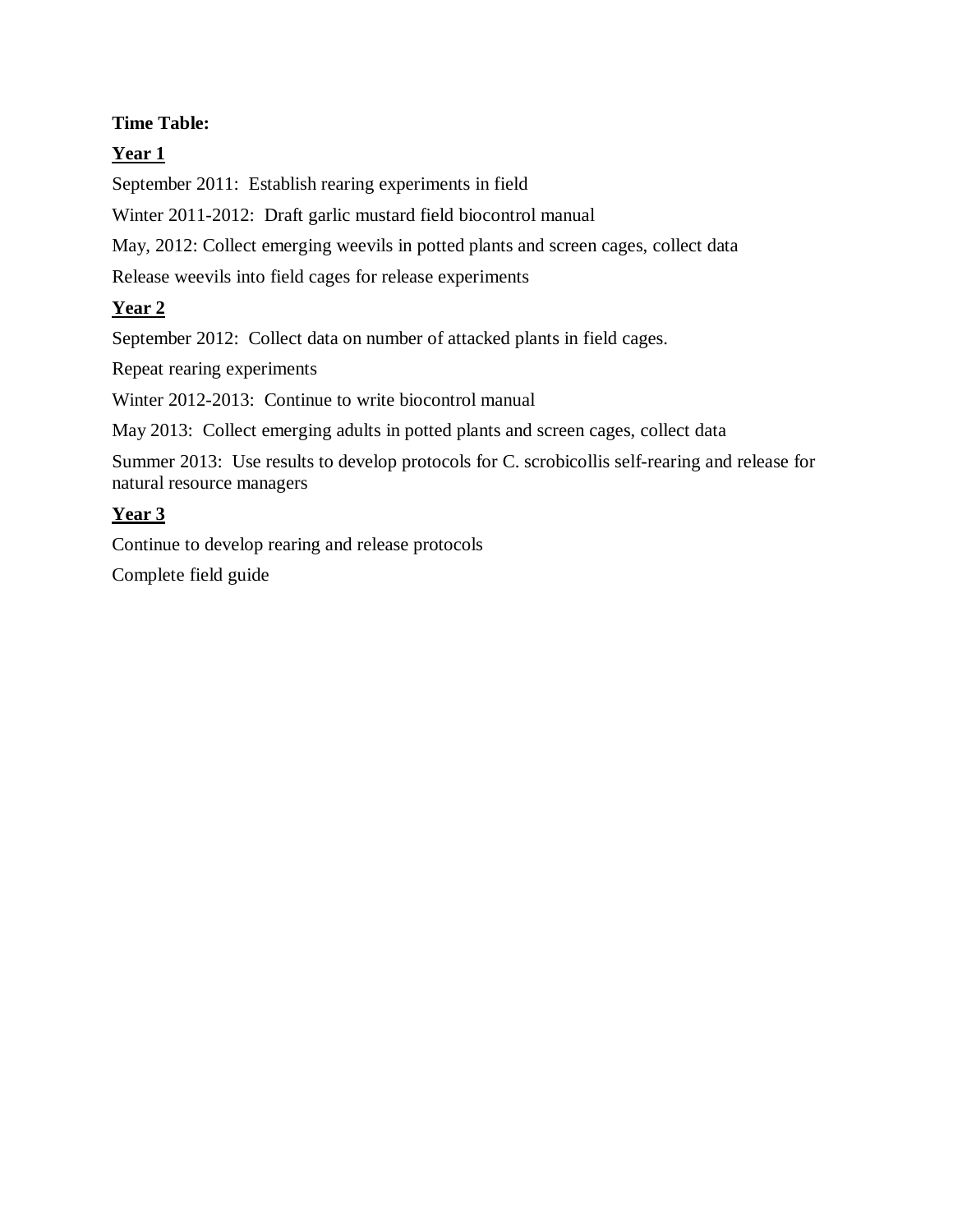## **LITERATURE CITED**

Blossey B., V. Nuzzo, H. Hinz and E. Gerber. 2001. Developing biological control of *Alliaria petiolata* (M. Bieb.) Cavara and Grande (garlic mustard). Natural Areas J. 21:357-367.

Cavers, P. B., M. I. Heagy and R. F. Kokron. 1979. The biology of Canadian weeds. 35. *Alliaria petiolata* (M. Bieb.) Cavara and Grande. Can. J. Plant Science. 59:217-229.

Gerber, E., H. L. Hinz, N. Guazzone, J. McKenny, S. Michler and M. Zuefle. 2001. Biological control of garlic mustard, *Alliaria petiolata.* CABI Bioscience. Switzerland Centre. Annual Report.

Gerber, E., Cortat, C., Hinz, H.L., Blossey, B., Katovich, E., Skinner, L., 2009. Biology and host specificity of Ceutorhynchus scrobicollis (Curculionidae; Coleoptera), a root-crown mining weevil proposed as biological control agent against Alliaria petiolata in North America. Biocontrol Science and Technology, 19 (2), 117-138.

Hough-Goldstein, J. E. Lake, R. Reardon and Y. Wu. 2008. Biology and biological control of mile-a-minute weed. Forest Health Tech. Enterprise Team. FHTET-2008-10. 65 pages.

Meekins, J. F. and B. C. McCarthy. 2002. Effect of population density on the demography of an invasive plant, *Alliaria petiolata, (Brassicaceae)* population in a Southeastern Ohio forest. American Midland Naturalist. 147:256-278.

Meekins, J. F. and B. C. McCarthey. 1999. Competitive ability of *Alliaria petiolata* (garlic mustard, *Brassicaceae*), an invasive, nonindigenous forest herb. International J. Plant Science. 160:743-752.

Plants.usda.gov. Plants database. Accessed 3/24/2010.

Roberts, K. J. and R. C. Anderson. 2001. Effect of garlic mustard [*Alliaria petiolata* (Bieb. Cavara Grande)] extracts on plants and arbuscular mycorrhizal (AM) fungi. American Midland Naturalist. 146:146-152.

Stinson, K. A., S. A. Campbell, J. R. Powell, B. E. Wolfe, R. M. Callaway, G. C. Thelen, S. G. Hallett, D. Prati, and J. N. Klironomos. 2006. Invasive plant suppresses the growth of native tree seedlings by disrupting belowground mutualisms.

Vaughn, S. F. and M. A. Berhow. 1999. Allelochemicals isolated from tissues of the invasive weed garlic mustard (*Alliaria petiolata*). J. Chemical Ecology. 25:2495-2504.

Welk, E. K. Schubert and M. H. Hoffmann. 2002. Present and potential distribution of invasive garlic mustard (*Alliaria petiolata*) in North American. Diversity and Distributions. 8:219-233

Wolfe, B. E., V. L. Rogers, K. A. Stinson, and A. Pringle. 2008. The invasive plant *Alliaria petiolata* (garlic mustard) inhibits ectomycorrhizal fungi in its introduced range. J. Ecol. 96:777-783.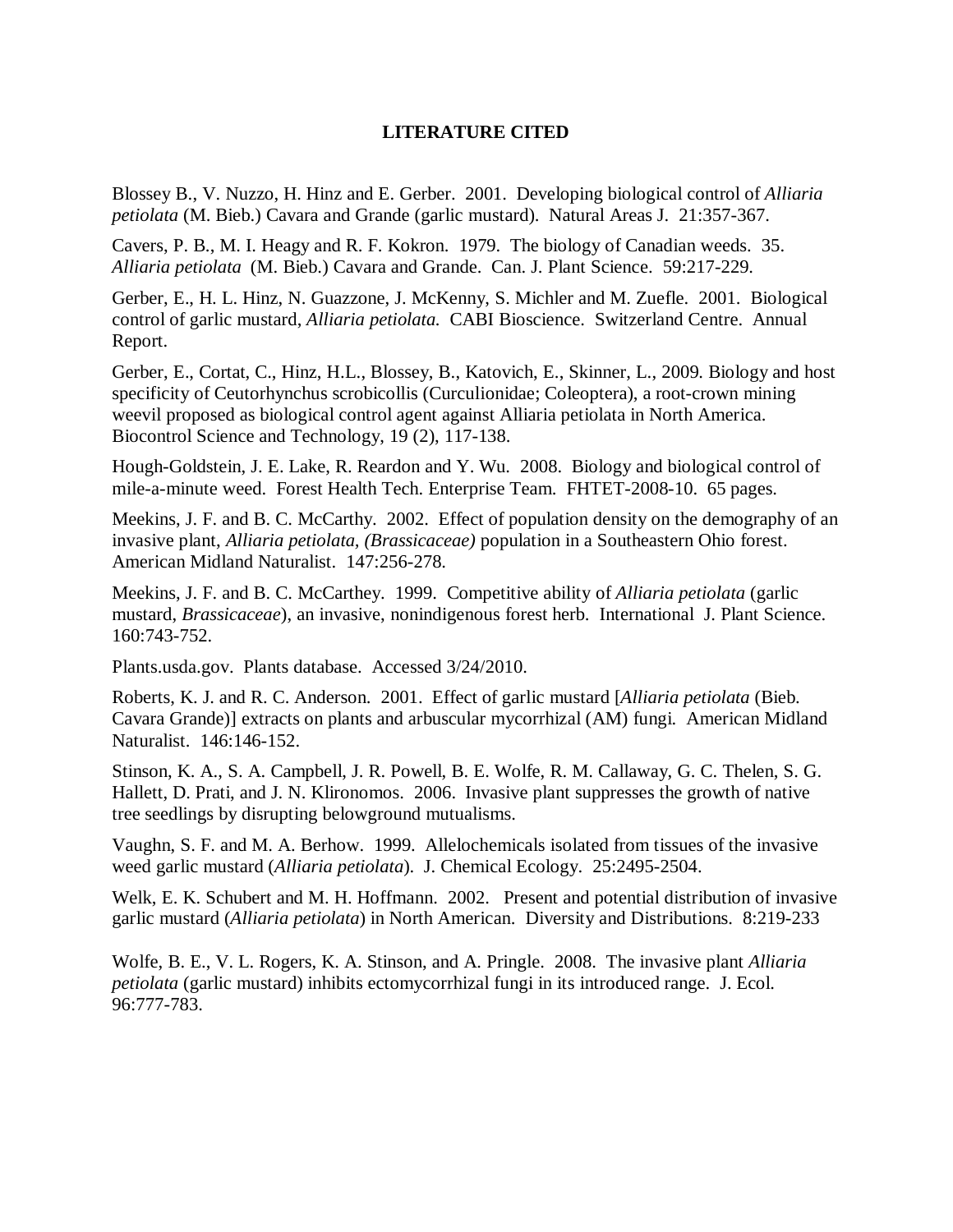### To Whom It May Concern:

Regarding overlapping funds, our current garlic mustard biological control efforts are funded on USFS Cooperative funding passed through the MnDNR. Based on the funding limits for this grant, we are asking for partial support of research Scientist positions over the three year period allowed, giving us the flexibility to begin funding from this grant should we be successful, when the current USFS Cooperative funding runs out. This is anticipated to occur Oct. 1, 2010. If we are awarded this grant, we will not encumber any of that funding until the current USFS funding is fully encumbered and spent.

As for the required matching funds, this USFS grant does not allow indirect costs. The University of Minnesota is forgoing the Indirect Cost, which typically runs from 28 to 51%. The University of Minnesota will allow the nonpayment of Indirect Costs if used to fulfill the 25% cash or in-kind match requirement of this grant.

Dr. Roger Becker, PI Professor, Weed Scientist University of Minnesota Department of Agronomy and Plant Genetics